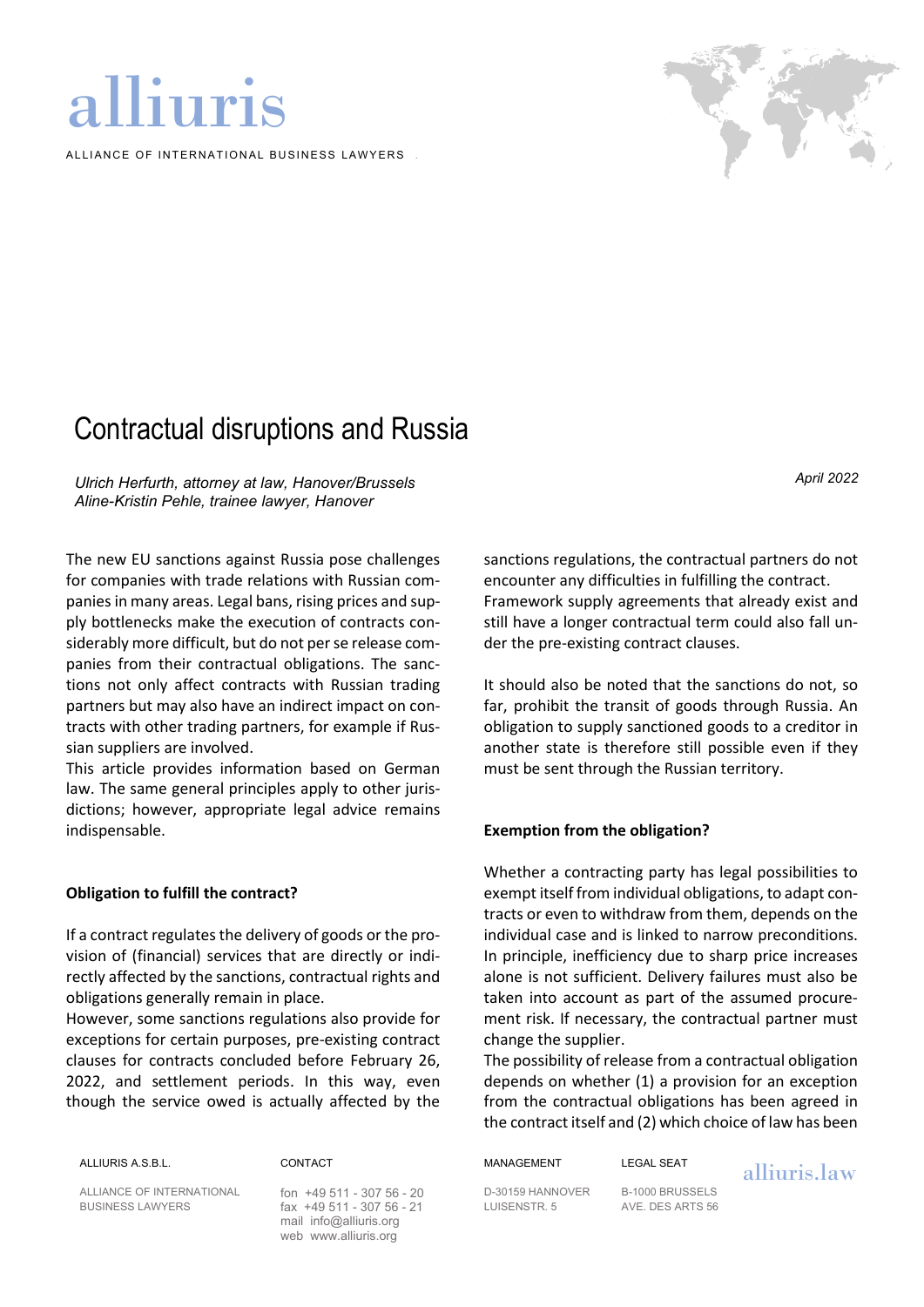

made for the contract, i.e., whether German, foreign or UN sales law applies.

#### **Contractual clauses**

In commercial and supply contracts, there are mostly clauses called "force majeure" or "hardship clauses".

#### *Force majeure*

"Force majeure" clauses regulate unforeseeable, unpreventable events that are beyond the control of the contracting parties. The clauses explicitly list the events that are to be recognized as force majeure at the factual level. These usually include natural disasters, terrorist attacks, labour disputes, pandemics, government seizures and expropriations - as well as embargoes and wars. However, the events mentioned are not usually listed exhaustively. In individual cases, therefore, it must be examined whether an event not listed is comparable in its scope and consequences to the other events. The contractual partner must also be able to demonstrate that this event is unforeseeable and uncontrollable and that it is the actual cause of the impairment of the contractual performance.

As a legal consequence, the contractual partner is released from the obligation to perform as long as the said event continues and he cannot legally or actually fulfil his contractual obligation precisely because of this event. Neither a fault nor a delay in performance can be attributed to him – thus, he is not obliged to pay damages.

Problems can arise if Russian contract law is to be applied and embargoes or sanctions are not listed in the force majeure clause, as Russian courts often do not classify sanctions as force majeure.

#### *Hardship*

The hardship clauses become relevant when, in case of force majeure, it is still legally and factually possible for the contractual partner to fulfil the obligation to perform but only with considerable practical and financial expenditure which makes the fulfilment unreasonably difficult over a longer period of time. Hardship clauses grant the contracting parties the right to adjust the contract (in terms of time or price) or even to terminate it. However, hardship clauses are less common than force majeure clauses.

#### **Legal provisions**

Statutory provisions can also be relevant for a release from the contractual obligations or from the contract itself. First, it must be considered which legal system is applicable. If two German companies are the contracting parties, German law is usually applicable. However, if one of the contracting parties is not domiciled in Germany, the parties often make their own choice of law. In the absence of such a choice, according to the Rome I Regulation of the EU, the national law applies to sales contracts in which the contracting party owing the performance typical for the contract has its registered office.

#### **German law**

Under German law, there are several provisions that may allow for a release from the obligation to perform, for an adjustment of the contract or for a release from the contract.

#### *Impossibility of performance*

If, for example, sanctions explicitly and strictly prohibit the export of certain goods from Germany to Russia, a German debtor's performance is legally impossible. A violation of the EU sanctions is punishable under § 18 of the Foreign Trade and Payments Act if it is committed intentionally, and under § 19 of the Foreign Trade and Payments Act it is an administrative offense if it is committed negligently. German law provides for subjective and objective impossibility. This is a case of socalled subjective impossibility (§ 275 (1) BGB). Subjective impossibility occurs when the performance is impossible for one particular debtor. As a result, if the debtor notifies his contractual partner (= creditor) of this impossibility, he is released from the obligation to perform. The creditor may in turn withdraw from the contract.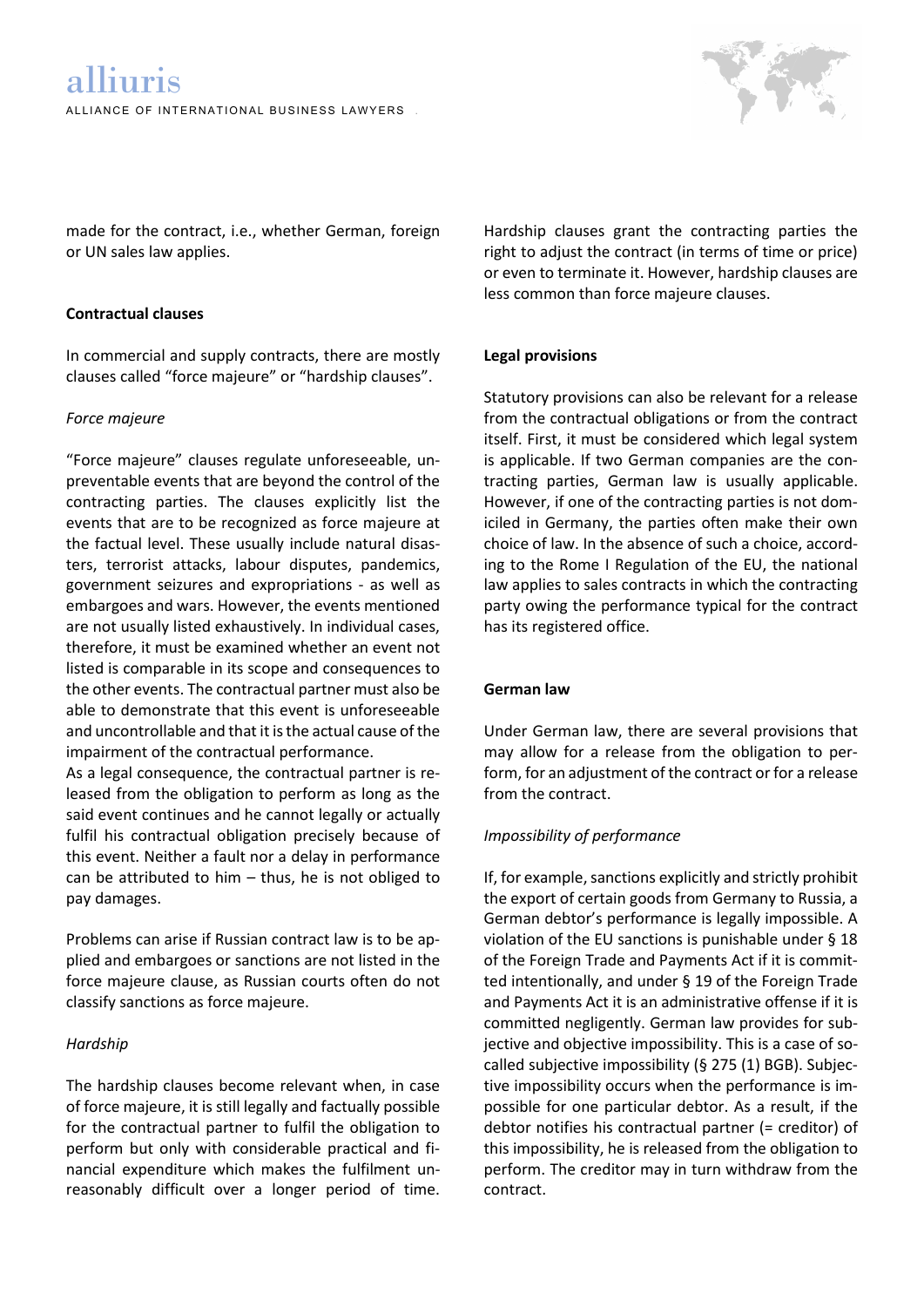

Another case of subjective impossibility occurs when the debtor is hindered to perform by practical and for him personally insurmountable obstacles. For example, the debtor could invoke it if it is not possible for him to move goods from one place to another due to blockades of transport routes caused by war, or if goods have been confiscated. Here, too, the debtor is not responsible for the impediment to performance and not liable for damages.

In addition to subjective impossibility,  $\S$  275 (1) BGB also includes objective impossibility. This occurs if the promised performance is impossible for everyone. A conceivable case of application could be the owed delivery of custom-made products or the provision of services to a Russian company, which no one else can produce or perform in the owed manner because, for example, the supplier's individual know-how is required. If this good or service may no longer be exported to Russia, the debtor can invoke the objective impossibility of the performance to be released from the obligation.

#### *Interference with the basis of the contract*

When the contract is concluded, the performances owed to each other are typically in a relationship of equivalence. An interference with the basis of the contract occurs when this equivalence relationship is massively shifted, so that the exchanged services no longer have a value in relation to each other and an extreme loss-making transaction is threatening.

In Germany, the interference with the basis of the contract is regulated by § 313 BGB. The provision requires that (1) essential circumstances on which the contract was based have changed seriously and (2) the parties would not have concluded the contract or would not have concluded it in the same way if they had known about these new circumstances and that (3) the party burdened by this can no longer be expected to adhere to the contract after weighing the interests of both parties. As a legal consequence, the affected contracting party can demand an adjustment of the contract or withdraw from it, whereby the adjustment has priority as a milder means.

In practical terms, sanctions can induce an extreme rise in the costs for production and procurement of goods or services. As a result, these can be far higher than the agreed price or remuneration.

A massive shift in the equivalence ratio can also occur if payment obligations are to be made in another currency and the exchange rates of one's own currency and the foreign currency unexpectedly and unforeseeably differ greatly. Currently, this danger exists in particular if payments are to be made in Russian roubles instead of EUR or USD. According to German law, an interference with the basis of the contract should then be assumed. In this case, the payment creditor would also have a right to adjust or withdraw from the contract.

Russian law also recognizes the right to adjust the contract due to an interference with the basis of the contract, but changes in exchange rates/foreign exchange rates are usually not recognized as such.

#### **UN Sales Convention**

The UN Convention on Contracts for the International Sale of Goods also recognizes the exemption from the obligation to perform due to force majeure. Art. 79 CISG regulates the conditions for a release from the obligation to perform, based on a "cause of impediment beyond the control of the debtor"" which could not be expected at the time of the conclusion of the contract.

#### **Cancellation of the contract**

If both parties agree that it is no longer reasonable and feasible for them to maintain the contractual relationship in the future without major problems, they can also jointly decide to terminate the contract; the basic principle of private autonomy applies.